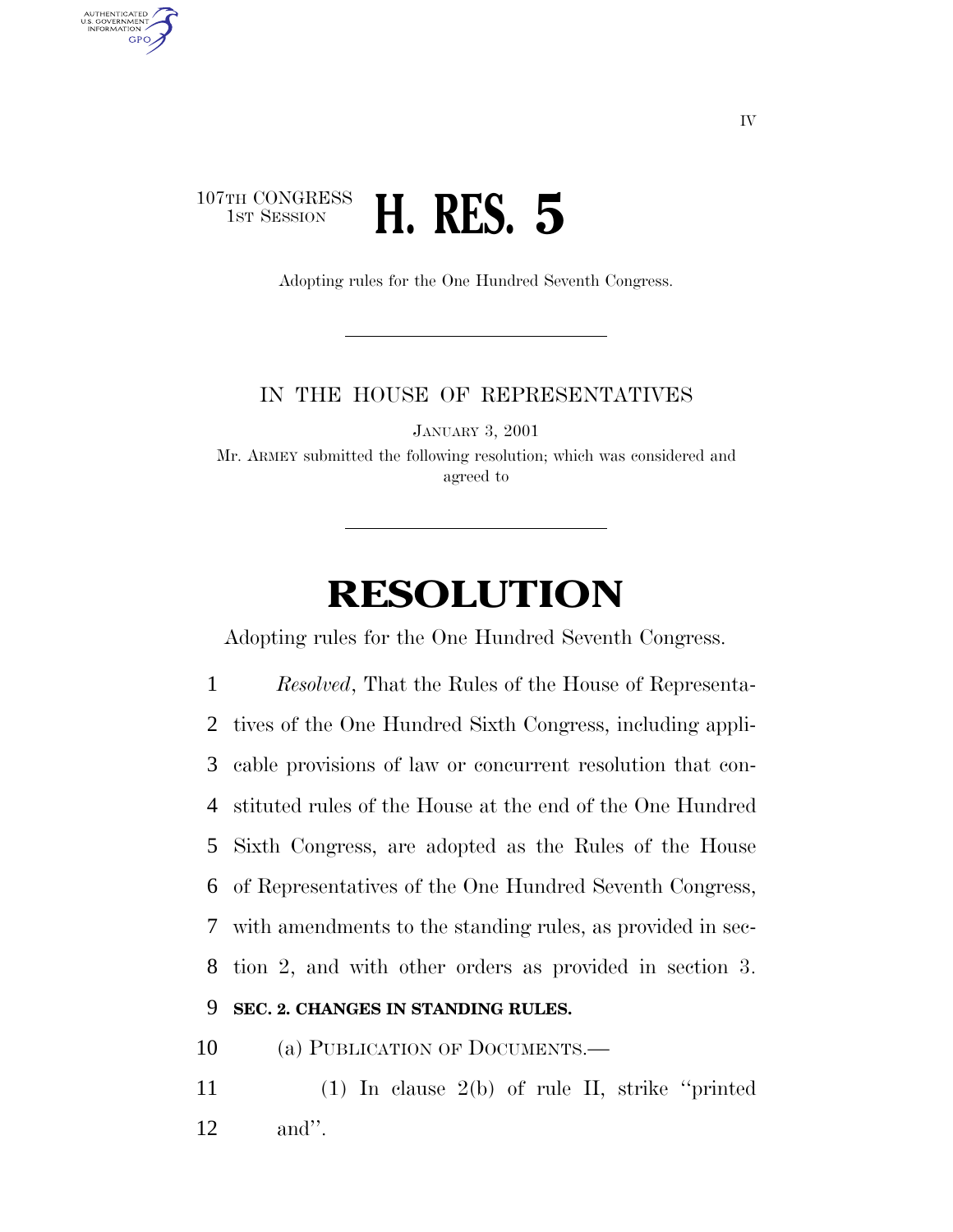| $\mathbf{1}$   | (2) In clause $2(e)(3)$ of rule II, strike "printing"        |
|----------------|--------------------------------------------------------------|
| $\overline{2}$ | and".                                                        |
| 3              | (3) In clause $2(e)(4)$ of rule II, strike "print-           |
| $\overline{4}$ | $ed$ ".                                                      |
| 5              | $(4)$ In clause $2(e)$ of rule II, strike "printed"          |
| 6              | and".                                                        |
| 7              | (5) In clause $2(f)(2)$ of rule II, strike "or               |
| 8              | mail".                                                       |
| 9              | (6) In clause $2(f)(2)$ of rule II, strike ", in             |
| 10             | binding of good quality,".                                   |
| 11             | (b) PREPARATION OF ENROLLED BILLS.—                          |
| 12             | $(1)$ In clause 2(d) of rule II, designate the ex-           |
| 13             | isting text as subparagraph (1) and insert thereafter        |
| 14             | the following new subparagraph.                              |
| 15             | $\lq(2)$ The Clerk shall examine all bills, amendments,      |
| 16             | and joint resolutions after passage by the House and, in     |
| 17             | cooperation with the Senate, examine all bills and joint     |
|                | 18 resolutions that have passed both Houses to see that they |
| 19             | are correctly enrolled and forthwith present those bills and |
| 20             | joint resolutions that originated in the House to the Presi- |
| 21             | dent in person after their signature by the Speaker and      |
| 22             | the President of the Senate, and report to the House the     |
| 23             | fact and date of their presentment.".                        |
| 24             | (2) In clause $4(d)(1)$ of rule X, strike subdivi-           |

sion (A), redesignate the succeeding subdivisions ac-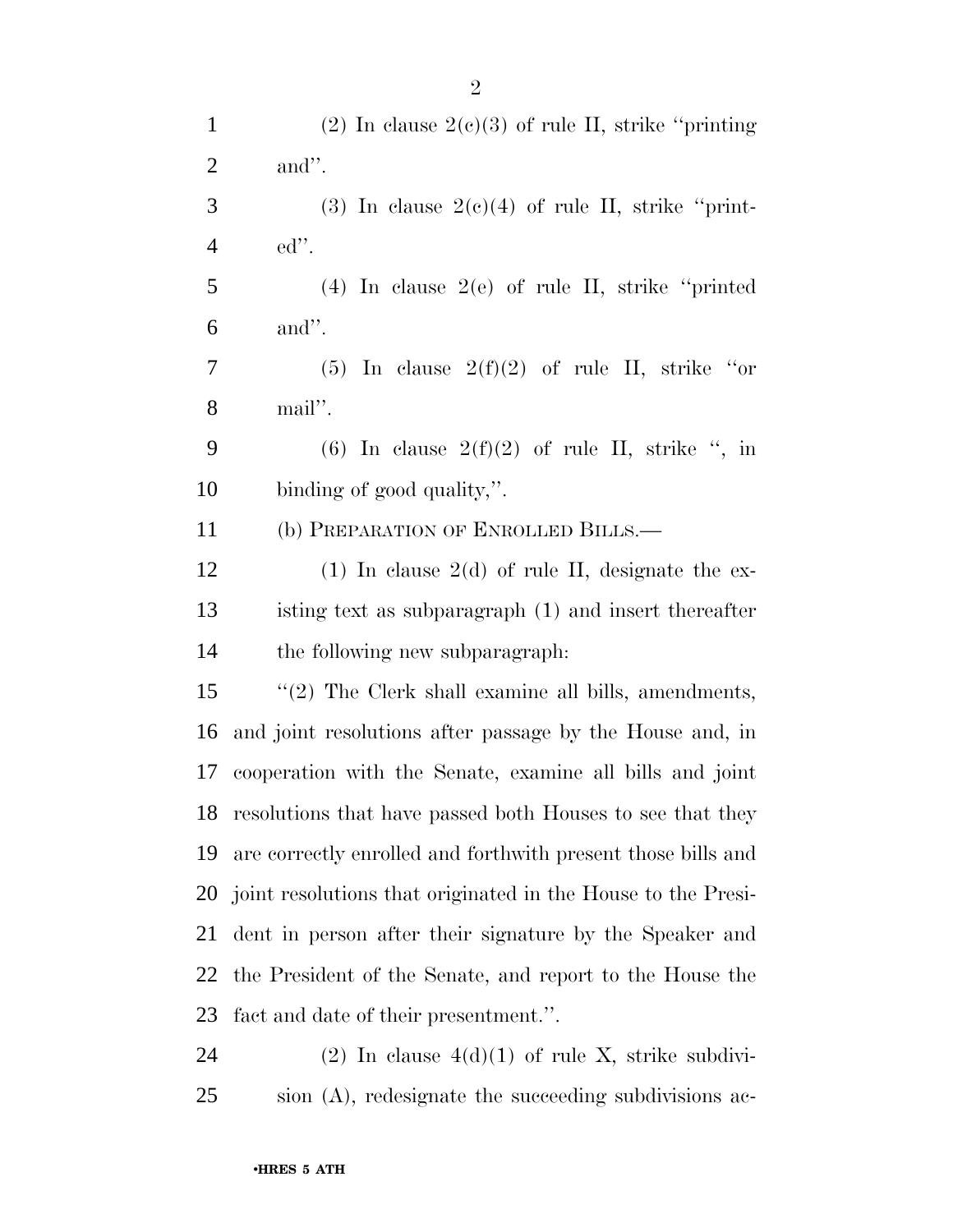| $\mathbf{1}$   | cordingly (and conform the subdivision-reference in        |
|----------------|------------------------------------------------------------|
| $\overline{2}$ | subdivision $(C)$ , as redesignated.                       |
| 3              | (c) RESPONDING TO SUBPOENAS.—In rule VIII,                 |
| $\overline{4}$ | strike "subpoena or other judicial order" in each of the   |
| 5              | nine places it appears and insert in lieu thereof (in each |
| 6              | instance) "judicial or administrative subpoena or judicial |
| 7              | order".                                                    |
| 8              | (d) RENAMING OF COMMITTEE ON COMMERCE; ES-                 |
| 9              | TABLISHMENT OF COMMITTEE ON FINANCIAL SERV-                |
| 10             | ICES.—In clause 1 of rule X—                               |
| 11             | $(1)$ strike paragraph $(d)$ ;                             |
| 12             | (2) redesignate paragraph (e) as paragraph (d);            |
| 13             | (3) redesignate paragraph (g) as paragraph (e)             |
| 14             | and transfer that paragraph before paragraph (f);          |
| 15             | $(4)$ in paragraph $(f)$ —                                 |
| 16             | (A) strike "Commerce" and insert in lieu                   |
| 17             | thereof "Energy and Commerce" (and conform                 |
| 18             | the reference in clause $3(c)$ of rule X); and             |
| 19             | $(B)$ strike subparagraph $(15)$ and redesig-              |
| 20             | nate the succeeding subparagraph accordingly;              |
| 21             | and                                                        |
| 22             | (5) insert the following new paragraph after               |
| 23             | paragraph (f):                                             |
| 24             | "(g) COMMITTEE ON FINANCIAL SERVICES.-                     |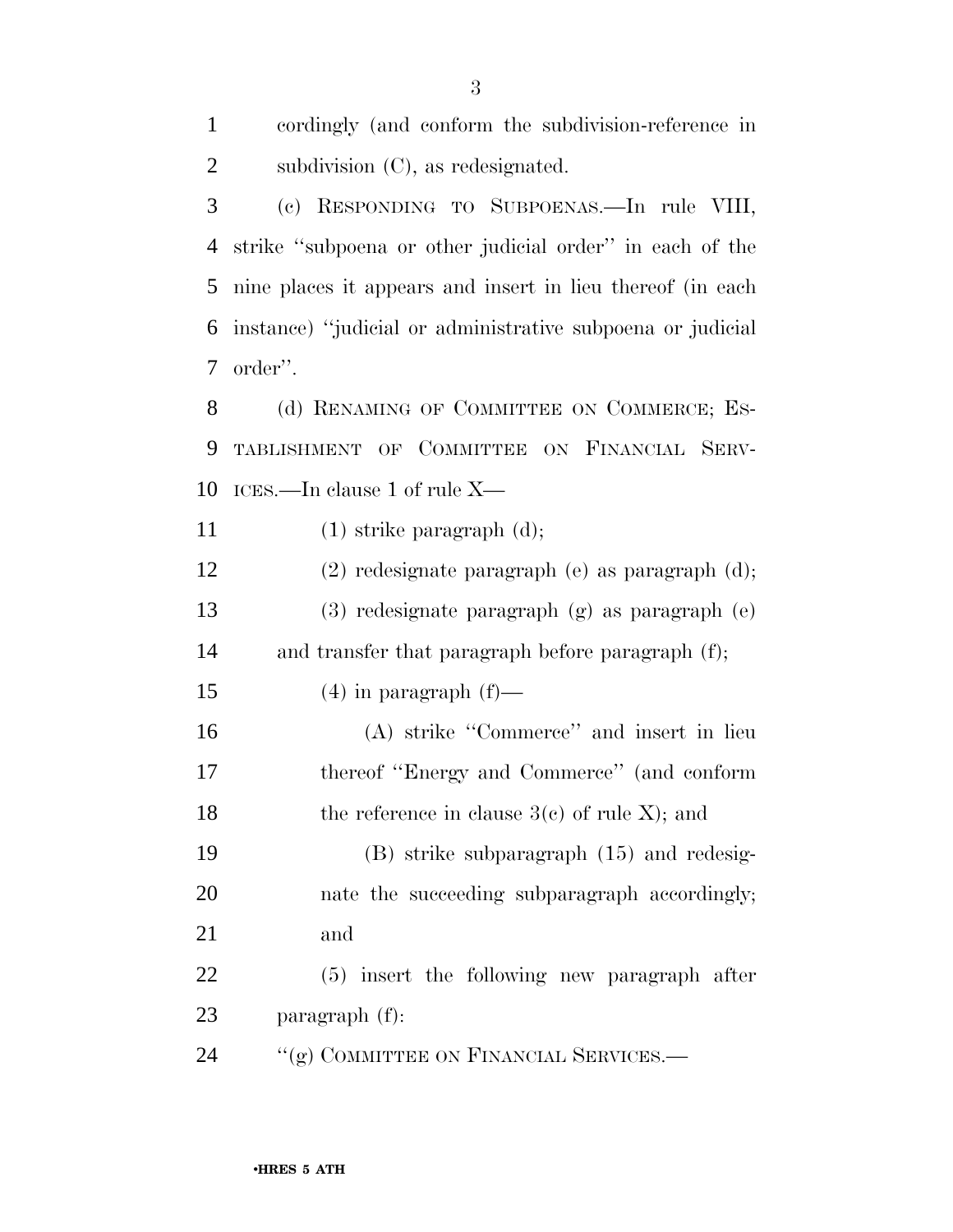| $\mathbf{1}$   | "(1) Banks and banking, including deposit in-                   |
|----------------|-----------------------------------------------------------------|
| $\overline{2}$ | surance and Federal monetary policy.                            |
| 3              | "(2) Economic stabilization, defense production,                |
| $\overline{4}$ | renegotiation, and control of the price of commod-              |
| 5              | ities, rents, and services.                                     |
| 6              | "(3) Financial aid to commerce and industry                     |
| 7              | (other than transportation).                                    |
| 8              | $\lq(4)$ Insurance generally.                                   |
| 9              | $\lq(5)$ International finance.                                 |
| 10             | "(6) International financial and monetary orga-                 |
| 11             | nization.                                                       |
| 12             | "(7) Money and credit, including currency and                   |
| 13             | the issuance of notes and redemption thereof; gold              |
| 14             | and silver, including the coinage thereof; valuation            |
| 15             | and revaluation of the dollar.                                  |
| 16             | $\cdot$ (8) Public and private housing.                         |
| 17             | $\lq(9)$ Securities and exchanges.                              |
| 18             | $``(10)$ Urban development.".                                   |
| 19             | (e) ENHANCED OVERSIGHT PLANNING.—In clause                      |
| 20             | $2(d)(1)$ of rule X, insert after subdivision (A) the following |
| 21             | new subdivision (and redesignate the succeeding subdivi-        |
| 22             | sions accordingly):                                             |
| 23             | "(B) review specific problems with federal rules, reg-          |
| 24             | ulations, statutes, and court decisions that are ambiguous,     |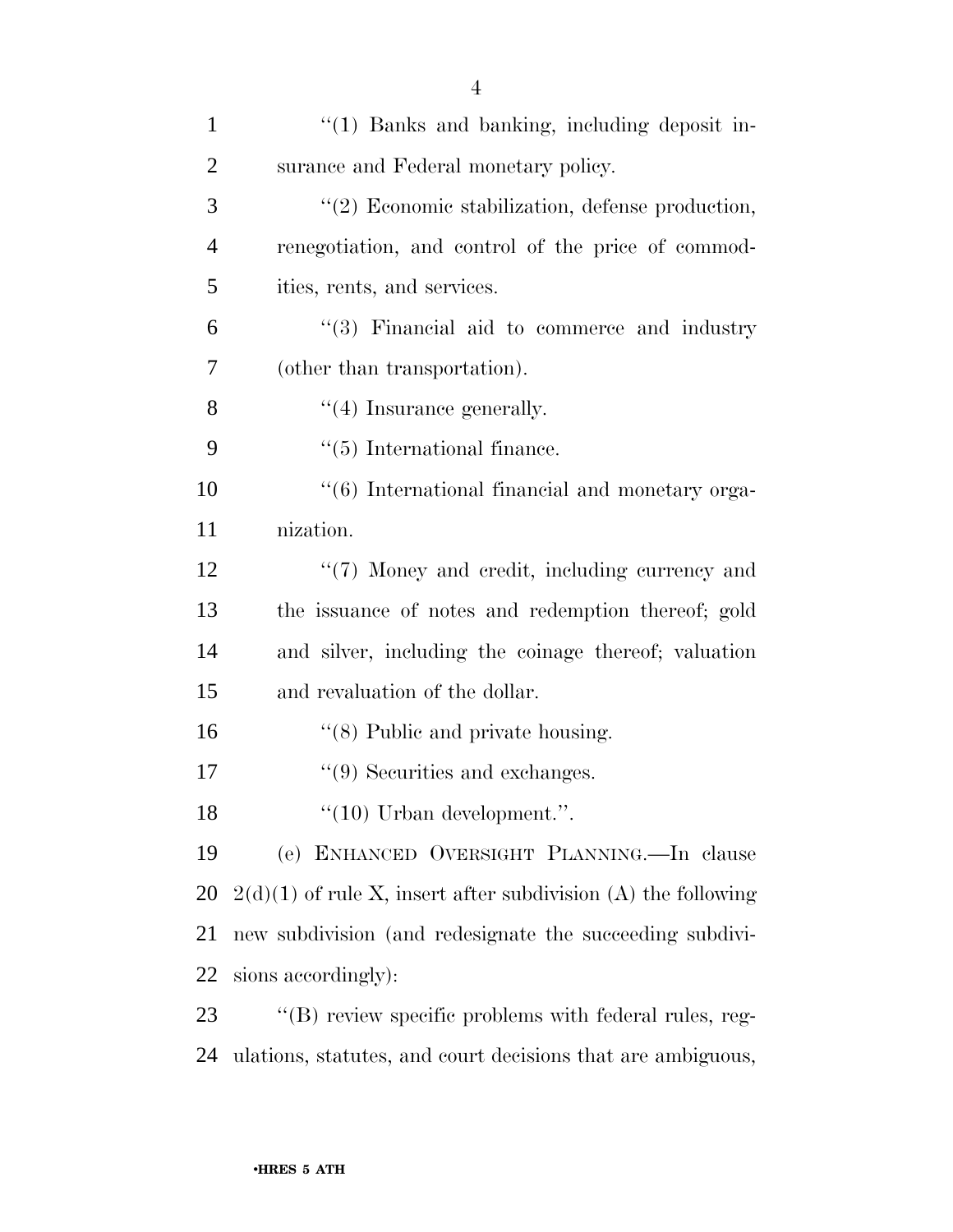arbitrary, or nonsensical, or that impose severe financial burdens on individuals;''.

 (f) INTELLIGENCE OVERSIGHT.—In clause 3 of rule X, add the following new paragraph at the end:

 ''(l) The Permanent Select Committee on Intelligence shall review and study on a continuing basis laws, pro- grams, and activities of the intelligence community and shall review and study on an exclusive basis the sources 9 and methods of entities described in clause  $11(b)(1)(A)$ .". 10 (g) OVERSIGHT OF OFFICERS.—

11 (1) In clause  $4(d)$  of rule X, amend subdivision (A) (as redesignated) to read as follows:

 ''(A) provide policy direction for the Inspector General and oversight of the Clerk, Sergeant-at- Arms, Chief Administrative Officer, and Inspector General;''.

17 (2) In clause  $4(a)$  of rule II strike "policy direc-tion and''.

 (h) SIZE OF INTELLIGENCE COMMITTEE.—In the 20 second sentence of clause  $11(a)(1)$  of rule X—

 (1) strike ''not more than 16'' and insert in lieu 22 thereof "not more than 18"; and

 (2) strike ''not more than nine'' and insert in 24 lieu thereof "not more than 10".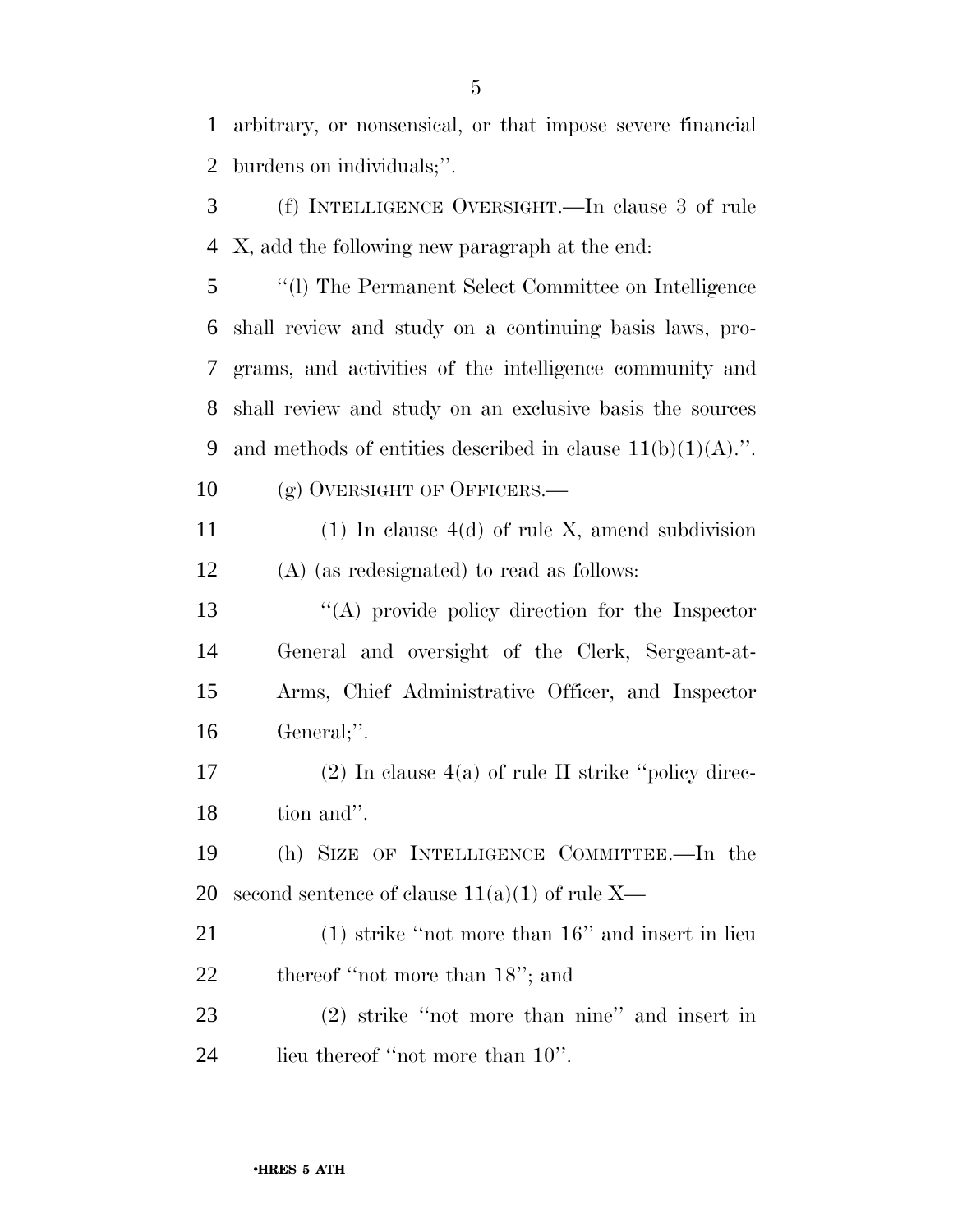| $\mathbf{1}$ | (i) PRESERVING MAJORITY QUORUM REQUIRE-                    |
|--------------|------------------------------------------------------------|
| 2            | MENTS.—In clause $2(h)(3)$ of rule XI, strike "the report- |
| 3            | ing of a measure or recommendation" and insert in lieu     |
| 4            | thereof "one for which the presence of a majority of the   |
| 5            | committee is otherwise required".                          |
| 6            | (j) CLARIFICATION OF HEARING PROCEDURES.—In                |
| 7            | clause $2(k)$ of rule XI—                                  |
| 8            | $(1)$ in the caption, strike "investigative";              |
| 9            | $(2)$ in subparagraph $(1)$ —                              |
| 10           | (A) strike "an investigative hearing" and                  |
| 11           | insert in lieu thereof "a hearing"; and                    |
| 12           | (B) strike "investigation" and insert in                   |
| 13           | lieu thereof "hearing";                                    |
| 14           | $(3)$ in subparagraph $(2)$ , strike "to each wit-         |
| 15           | ness" and insert in lieu thereof "to each witness on       |
| 16           | request";                                                  |
| 17           | $(4)$ in subparagraph $(3)$ , strike "investigative";      |
| 18           | and                                                        |
| 19           | $(5)$ in subparagraph $(5)$ —                              |
| 20           | (A) strike "an investigative hearing" and                  |
| 21           | insert in lieu thereof "a hearing";                        |
| 22           | (B) strike "asserted" and insert in lieu                   |
| 23           | thereof "asserted by a member of the com-                  |
| 24           | mittee"; and                                               |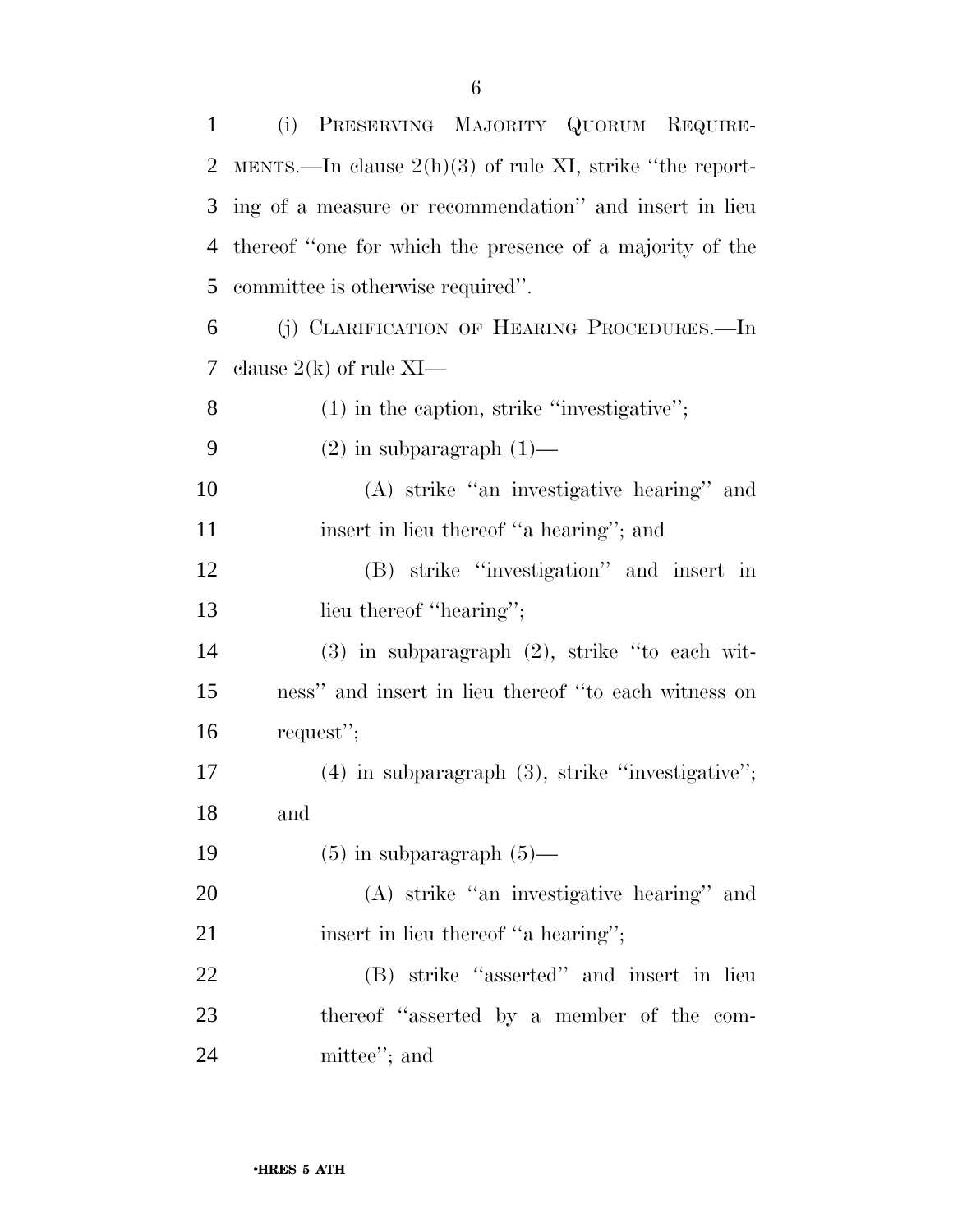(C) strike ''any person'' and insert in lieu 2 thereof "any person, or it is asserted by a wit- ness that the evidence or testimony that the witness would give at a hearing may tend to de- fame, degrade, or incriminate the witness''. (k) CERTAIN SUPPLEMENTAL REPORTS WITHOUT ADDITIONAL LAYOVER.—In clause 3(a)(2) of rule XIII, add the following new sentence at the end: ''A supple- mental report only correcting errors in the depiction of record votes under paragraph (b) may be filed under this subparagraph and shall not be subject to the requirement in clause 4 concerning the availability of reports.''. 13 (l) PERFORMANCE GOALS AND OBJECTIVES.— (1) In clause 3(c) of rule XIII, amend subpara- graph (4) to read as follows: ''(4) A statement of general performance goals and objectives, including outcome-related goals and objectives, for which the measure au-19 thorizes funding.". 20 (2) In clause  $4(c)(2)$  of rule X, strike "matter" involved'' and all that follows and insert in lieu 22 thereof "matter involved.". (m) REPORT DETAIL ON UNAUTHORIZED APPRO-24 PRIATIONS.—In clause  $3(f)(1)$  of rule XIII, amend sub-division (B) to read as follows: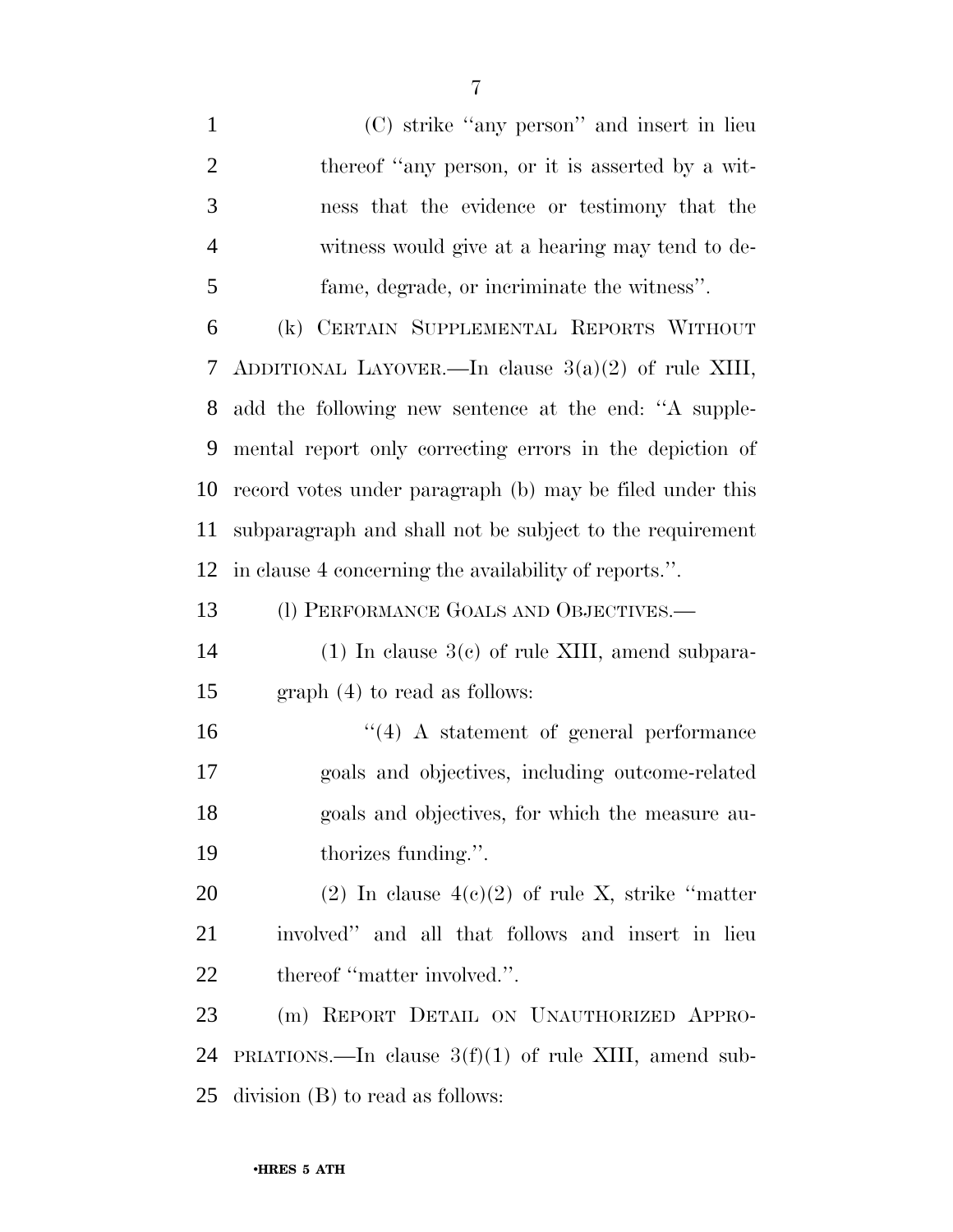''(B) a list of all appropriations contained in the bill for expenditures not currently authorized by law for the period concerned (excepting classified in- telligence or national security programs, projects, or activities), along with a statement of the last year for which such expenditures were authorized, the level of expenditures authorized for that year, the actual level of expenditures for that year, and the level of appropriations in the bill for such expendi- tures.''. (n) CORRECTIONS CALENDAR.— 12 (1) In clause  $4(a)(2)$  of rule XIII, insert after subdivision (B) the following new subdivision (and redesignate the succeeding subdivisions accordingly):  $\langle ^{\prime}(C)$  a bill called from the Corrections Cal-16 endar under clause 6 of rule XV;". 17 (2) In clause  $6(a)$  of rule XV, strike "that has been on the Corrections Calendar for three legisla- tive days'' and insert in lieu thereof ''that is printed on the Corrections Calendar''. (o) OBJECTIONS TO EXHIBITS.—In clause 6 of rule XVII, strike ''its use shall be decided without debate by a vote of the House'' and insert in lieu thereof ''the Chair, in his discretion, may submit the question of its use to the House without debate''.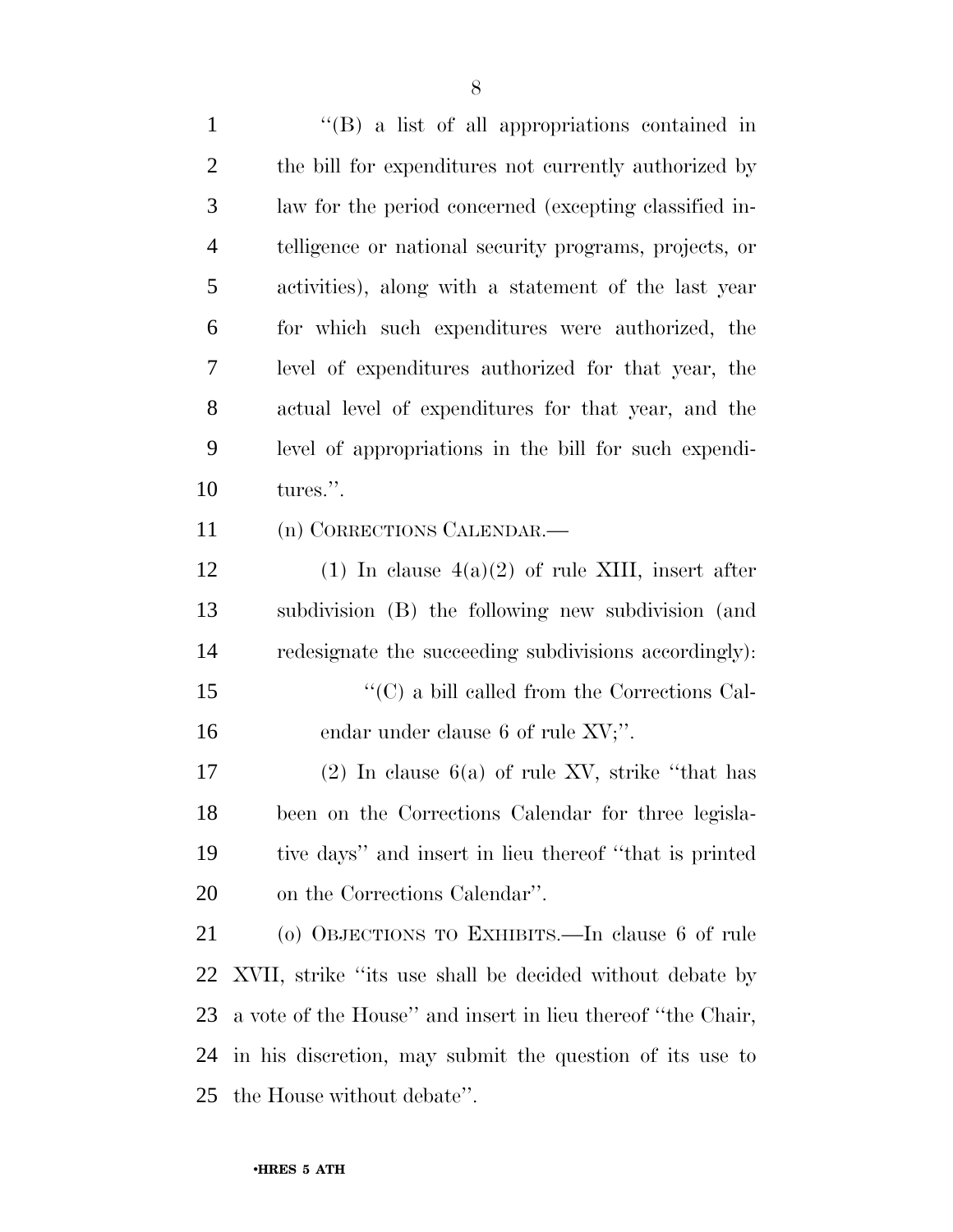(p) POSTPONING REQUESTS FOR RECORDED VOTES ON AMENDMENTS IN COMMITTEE OF WHOLE.—In clause 6 of rule XVIII, add the following new paragraph at the end:

 ''(g) The Chairman may postpone a request for a re- corded vote on any amendment. The Chairman may re- sume proceedings on a postponed request at any time. The Chairman may reduce to five minutes the minimum time for electronic voting on any postponed question that fol- lows another electronic vote without interviewing business, provided that the minimum time for electronic voting on the first in any series of questions shall be 15 minutes.''. (q) NAMING OF PUBLIC WORKS.—In rule XXI, add

the following new clause at the end:

## *''Designation of public works*

 ''6. It shall not be in order to consider a bill, joint resolution, amendment, or conference report that provides for the designation or redesignation of a public work in honor of an individual then serving as a Member, Dele-gate, Resident Commissioner, or Senator.''.

21 (r) MOTIONS INSTRUCTING CONFEREES.—

 (1) In clause 7 of rule XXII, in subparagraph 23  $(c)(1)$ , strike "first legislative".

 (2) In clause 7 of rule XXII, in subparagraph (e)(1)—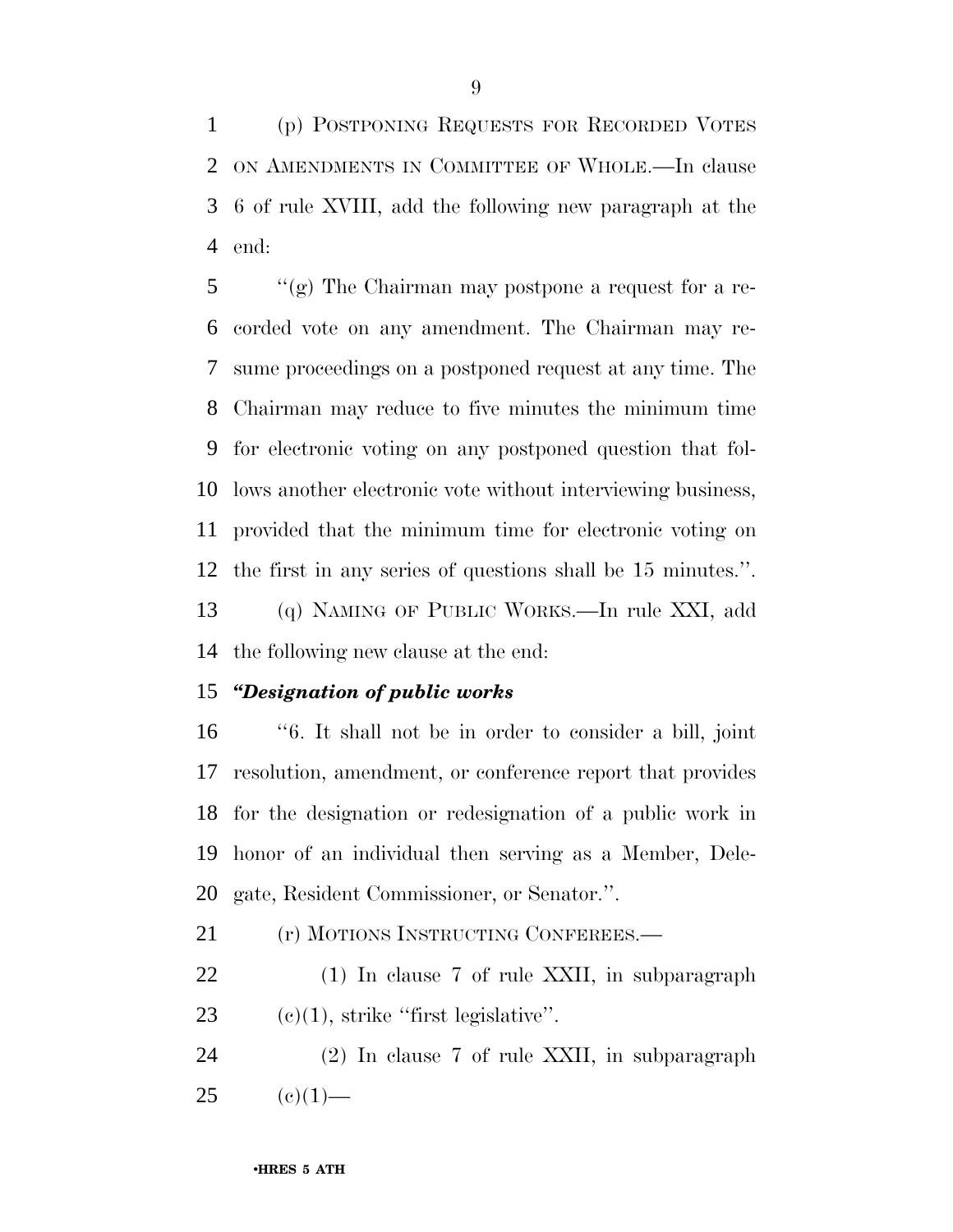| $\mathbf{1}$   | $(A)$ strike the dash after "privileged";                |
|----------------|----------------------------------------------------------|
| $\overline{2}$ | (B) strike the designations of subdivisions              |
| 3              | $(A)$ and $(B)$ ; and                                    |
| $\overline{4}$ | $(C)$ strike "; and" and insert in lieu there-           |
| 5              | of ", but only".                                         |
| 6              | (3) In clause 7 of rule XXII, after paragraph            |
| $\overline{7}$ | (c), redesignate paragraph (d) as paragraph (e) and      |
| 8              | insert the following new paragraph after paragraph       |
| 9              | $(e)$ :                                                  |
| 10             | "(d) Instructions to conferees in a motion to instruct   |
| 11             | or in a motion to recommit to conference may not include |
| 12             | argument.".                                              |
| 13             | (s) REPEAL OF AUTOMATIC PUBLIC-DEBT MEAS-                |
| 14             | URE.                                                     |
| 15             | (1) Strike rule XXIII and redesignate the suc-           |
| 16             | ceeding rules accordingly.                               |
| 17             | (2) In clause $4(f)(2)$ of rule X, strike "budget"       |
| 18             | and all that follows and insert in lieu thereof "budg-   |
| 19             | $et.$ ".                                                 |
| 20             | (3) In clause $9(b)(2)$ of rule X, strike "rule"         |
| 21             | XXIV" and insert in lieu thereof "rule XXIII".           |
| 22             | (4) In clause $3(a)(5)$ of rule XI, strike "rule         |
| 23             | XXIV" and insert in lieu thereof "rule XXIII".           |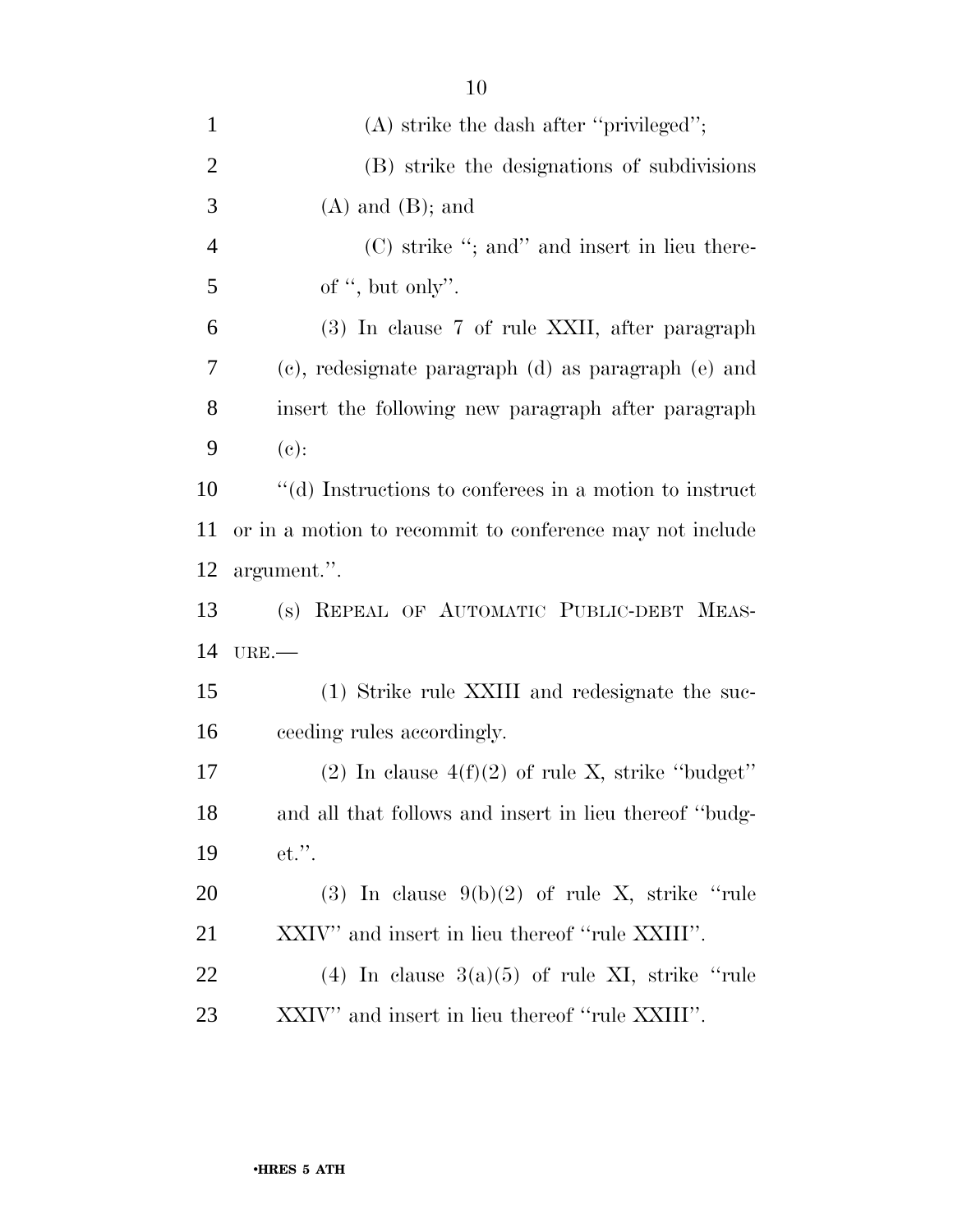| $\mathbf{1}$   | (5) In clause 4 of rule XXIII (as redesignated),        |
|----------------|---------------------------------------------------------|
| $\overline{2}$ | strike "rule XXVI" and insert in lieu thereof "rule     |
| 3              | XXV".                                                   |
| $\overline{4}$ | $(6)$ In clause 5 of rule XXIII (as redesignated),      |
| 5              | strike "rule XXVI" and insert in lieu thereof "rule     |
| 6              | XXV".                                                   |
| 7              | $(7)$ In clause 12(a) of rule XXIII (as redesig-        |
| 8              | nated), strike "rule XXVII" and insert in lieu there-   |
| 9              | of "rule XXVI".                                         |
| 10             | PROHIBITION ON PAID EMPLOYMENT<br>(t)<br>OF             |
| 11             | SPOUSE.—In clause 8 of rule XXIII (as redesignated),    |
| 12             | add the following new paragraph at the end:             |
| 13             | "(c)(1) Except as specified in subparagraph $(2)$ —     |
| 14             | "(A) a Member, Delegate, or Resident Commis-            |
| 15             | sioner may not retain his spouse in a paid position;    |
| 16             | and                                                     |
| 17             | "(B) an employee of the House may not accept            |
| 18             | compensation for work for a committee on which his      |
| 19             | spouse serves as a member.                              |
| 20             | "(2) Subparagraph $(1)$ shall not apply in the case of  |
| 21             | a spouse whose pertinent employment predates the One    |
| 22             | Hundred Seventh Congress.".                             |
| 23             | (u) OATHS CONCERNING CLASSIFIED INFORMA-                |
| 24             | TION.—In clause 13 of rule XXIII (as redesignated), add |
| 25             | the following new sentence at the end: "The Clerk shall |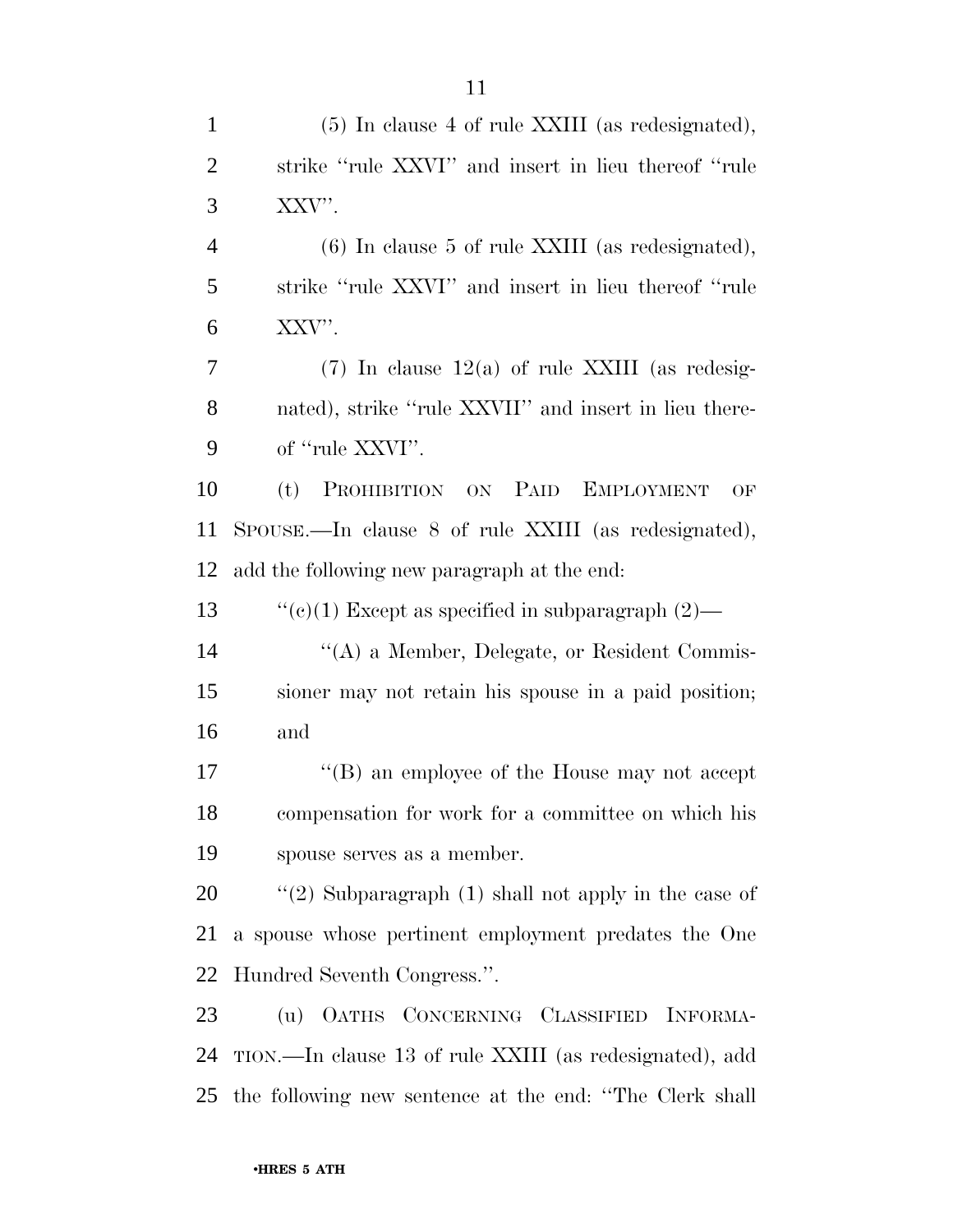make signatures a matter of public record, causing the names of each Member, Delegate, or Resident Commis- sioner who has signed the oath during a week (if any) to be published in a portion of the Congressional Record designated for that purpose on the last legislative day of the week and making cumulative lists of such names avail- able each day for public inspection in an appropriate office of the House.''.

 (v) ACTIVITIES OF CONSULTANTS.—In clause 14(b) of rule XXIII (as redesignated), add the following new sentences at the end: ''An individual whose services are compensated by the House pursuant to a consultant con- tract may not lobby the contracting committee or the members or staff of the contracting committee on any matter. Such an individual may lobby other Members, Del- egates, or the Resident Commissioner or staff of the House on matters outside the jurisdiction of the con-tracting committee.''.

19 (w) CLARIFICATION OF TERMS IN GIFT RULE.—

20 (1) In clause  $4(a)(1)$  of rule XXV (as redesig- nated), strike ''; and'' and insert in lieu thereof a period.

23 (2) In clause  $4(a)(2)$  of rule XXV (as redesig-24 nated), strike "(2) when" and insert in lieu thereof 25  $\frac{((2)(A) \text{ When}'}{(\text{?})^2}$ .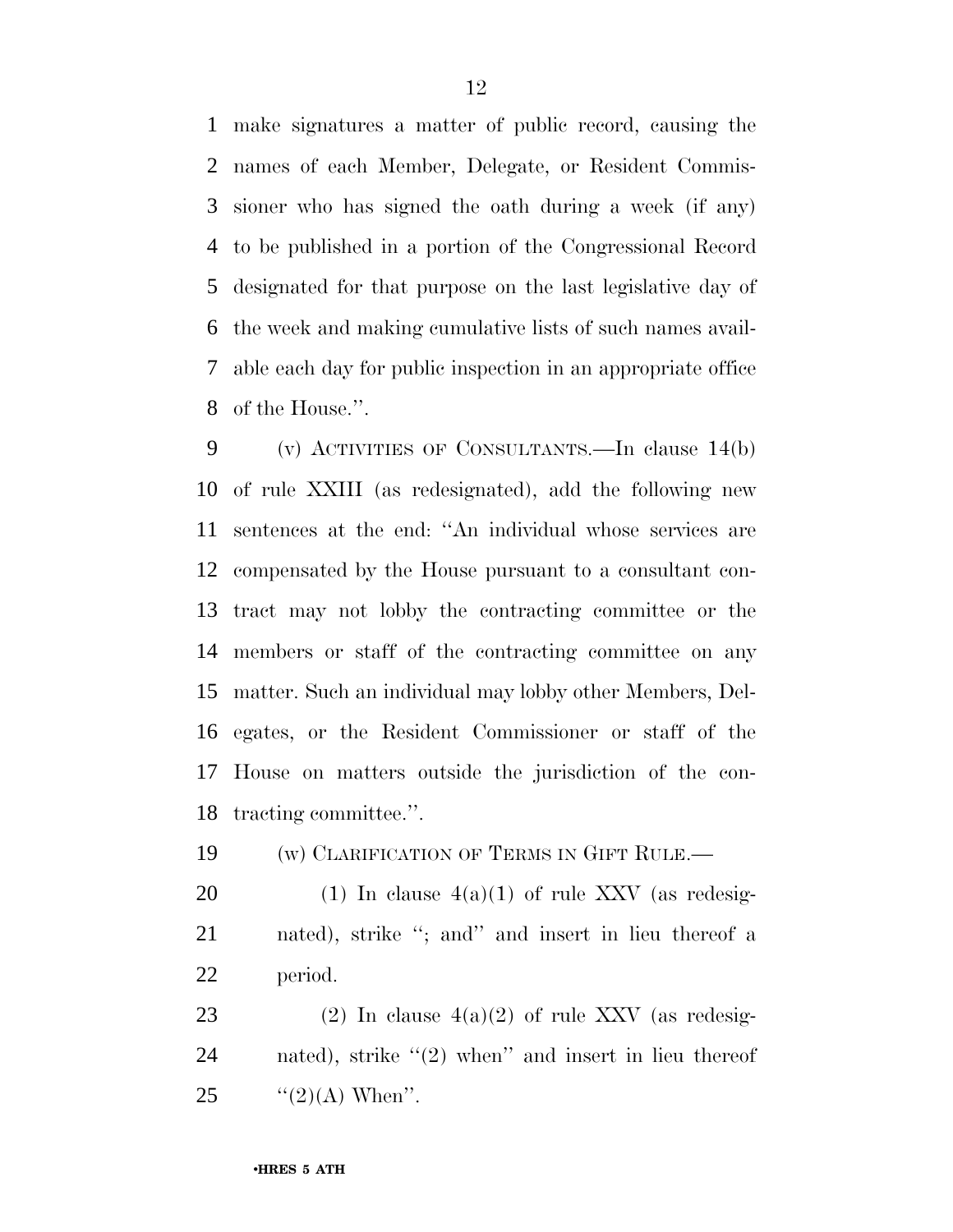| $\mathbf{1}$   | (3) After clause $4(a)(2)(A)$ of rule XXV (as re-       |
|----------------|---------------------------------------------------------|
| $\overline{2}$ | designated), insert the following subdivision:          |
| 3              | "(B) When used in clause 5 of this rule,                |
| $\overline{4}$ | the terms "officer" and "employee" have the             |
| 5              | same meanings as in rule XXIII.".                       |
| 6              | (4) In clause $5(e)(1)$ of rule XXV (as redesig-        |
| 7              | nated), strike "and" after subparagraph (1).            |
| 8              | $(5)$ At the end of clause $5(e)(2)$ of rule XXV        |
| 9              | (as redesignated), strike the period and insert in lieu |
| 10             | thereof "; and".                                        |
| 11             | (6) After clause $5(e)(2)$ of rule XXV (as redes-       |
| 12             | ignated), insert the following new subparagraph:        |
| 13             | $(3)$ the terms 'officer' and 'employee' have the       |
| 14             | same meanings as in rule XXIII.".                       |
| 15             | TECHNICAL CORRECTIONS IN<br>(x)<br>RECODIFICA-          |
| 16             | TION.                                                   |
| 17             | $(1)$ In clause 3(a) of rule VII, strike "para-         |
| 18             | graph (b), clause 4," and insert in lieu thereof        |
| 19             | "clause $4(b)$ ".                                       |
| 20             | $(2)$ In clause 5(a) of rule VII, strike "clause 9"     |
| 21             | and insert in lieu thereof "clause 11".                 |
| 22             | $(3)$ In clause 7(b) of rule X, strike "under this      |
| 23             | paragraph".                                             |
| 24             | $(4)$ In clause 7(d) of rule X, strike "this para-      |
| 25             | graph" and insert in lieu thereof "this clause".        |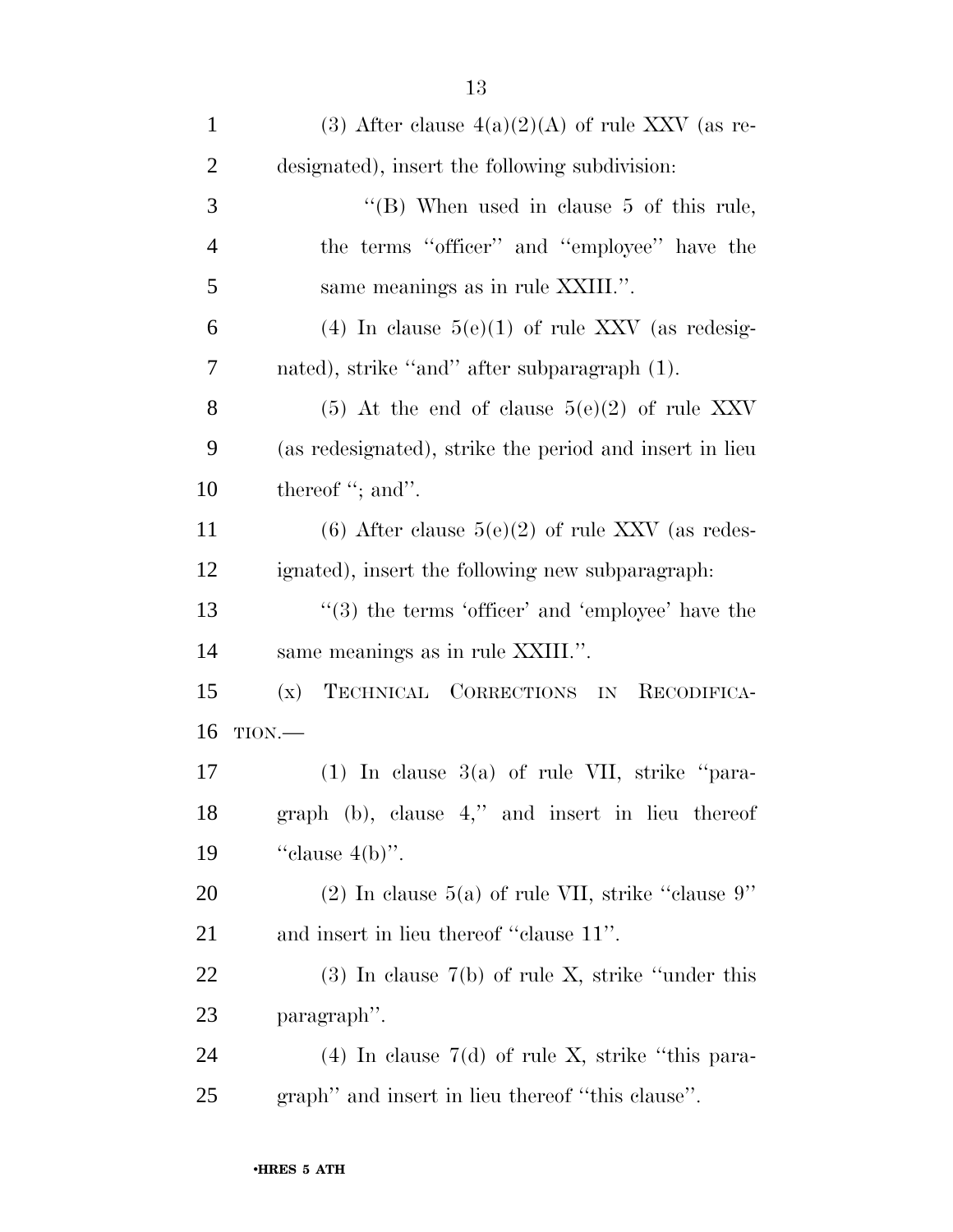| $\mathbf{1}$   | $(5)$ In clause 7(e) of rule X, strike "this para-            |
|----------------|---------------------------------------------------------------|
| $\overline{c}$ | graph" and insert in lieu thereof "this clause".              |
| 3              | (6) In clause $7(f)(1)$ of rule X, strike "this               |
| $\overline{4}$ | paragraph" and insert in lieu thereof "this clause".          |
| 5              | (7) In clause $7(f)(2)$ of rule X, strike "this               |
| 6              | paragraph" and insert in lieu thereof "this clause".          |
| 7              | $(8)$ In clause $9(g)$ of rule X, strike "paragraph"          |
| 8              | (a) of clause $6$ " and insert in lieu thereof "clause"       |
| 9              | $6(a)$ ".                                                     |
| 10             | (9) In clause $11(d)(1)$ of rule X, strike "clauses"          |
| 11             | $6(a)$ , (b), and (c) and $8(a)$ , (b), and (c) of this rule" |
| 12             | and insert in lieu thereof "clauses $8(a)$ , (b), and (c)     |
| 13             | and $9(a)$ , (b), and (c) of this rule".                      |
| 14             | $(10)$ In clause $2(m)(1)$ of rule XI, strike "sub-           |
| 15             | paragraph $(2)(A)$ " and insert in lieu thereof "sub-         |
| 16             | paragraph $(3)(A)$ ".                                         |
| 17             | $(11)$ In clause $7(a)$ of rule XII, strike "All              |
| 18             | other bills" and insert in lieu thereof "Bills".              |
| 19             | (12) In clause 1 of rule XIV, strike "clause"                 |
| 20             | $9(a)$ " and insert in lieu thereof "clause 8".               |
| 21             | $(13)$ In clause 3 of rule XIV, strike "clause 9"             |
| 22             | and insert in lieu thereof "clause 8".                        |
| 23             | $(14)$ In clause $2(e)$ of rule XV, strike "printed"          |
| 24             | with the signatures" and insert in lieu thereof "pub-         |
| 25             | lished with the signatures".                                  |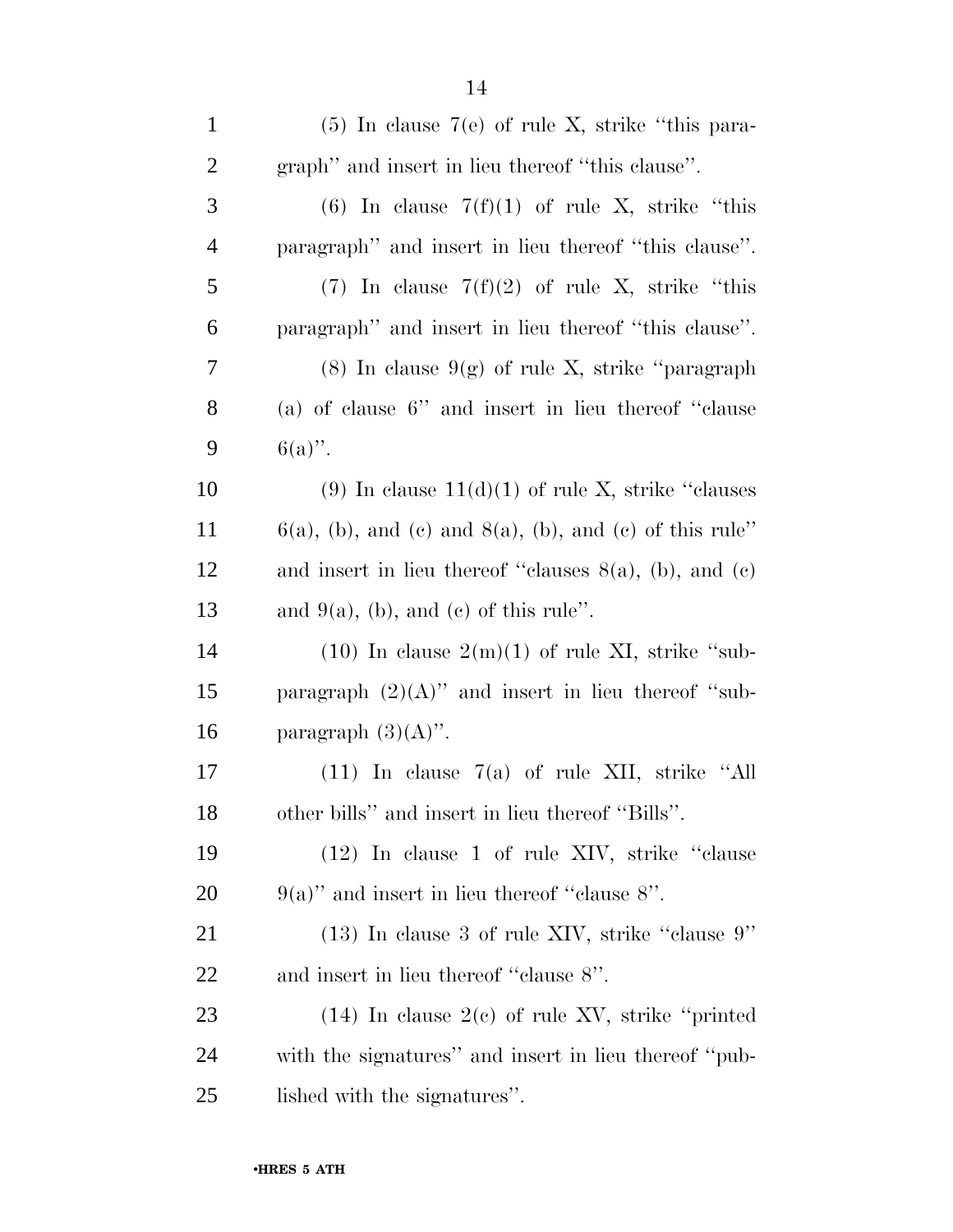(15) In clause 8(c) of rule XVIII, strike ''this 2 rule" and insert in lieu thereof "this clause".

 (16) In clause 8(b) of rule XXIII (as redesig- nated), strike ''clause 7'' and insert in lieu thereof ''clause 9'' in both places where it appears.

#### **SEC. 3. SEPARATE ORDERS.**

 (a) STANDARDS COMMITTEE RULES.—For the One Hundred Seventh Congress, each provision of House Reso- lution 168 of the One Hundred Fifth Congress that was not executed as a change in the standing rules is hereby reaffirmed (except that, notwithstanding section 13 of that resolution, the chairman and ranking minority mem- ber of the Committee on Standards of Official Conduct may consult with an investigative subcommittee either on their own initiative or on the initiative of the sub- committee, shall have access to information before a sub- committee with which they so consult, and shall not there- by be precluded from serving as full, voting members of any adjudicatory subcommittee).

(b) BUDGET ENFORCEMENT.—

 (1) During the One Hundred Seventh Congress, references in section 306 of the Congressional Budg- et Act of 1974 to a resolution shall be construed in the House of Representatives as references to a joint resolution.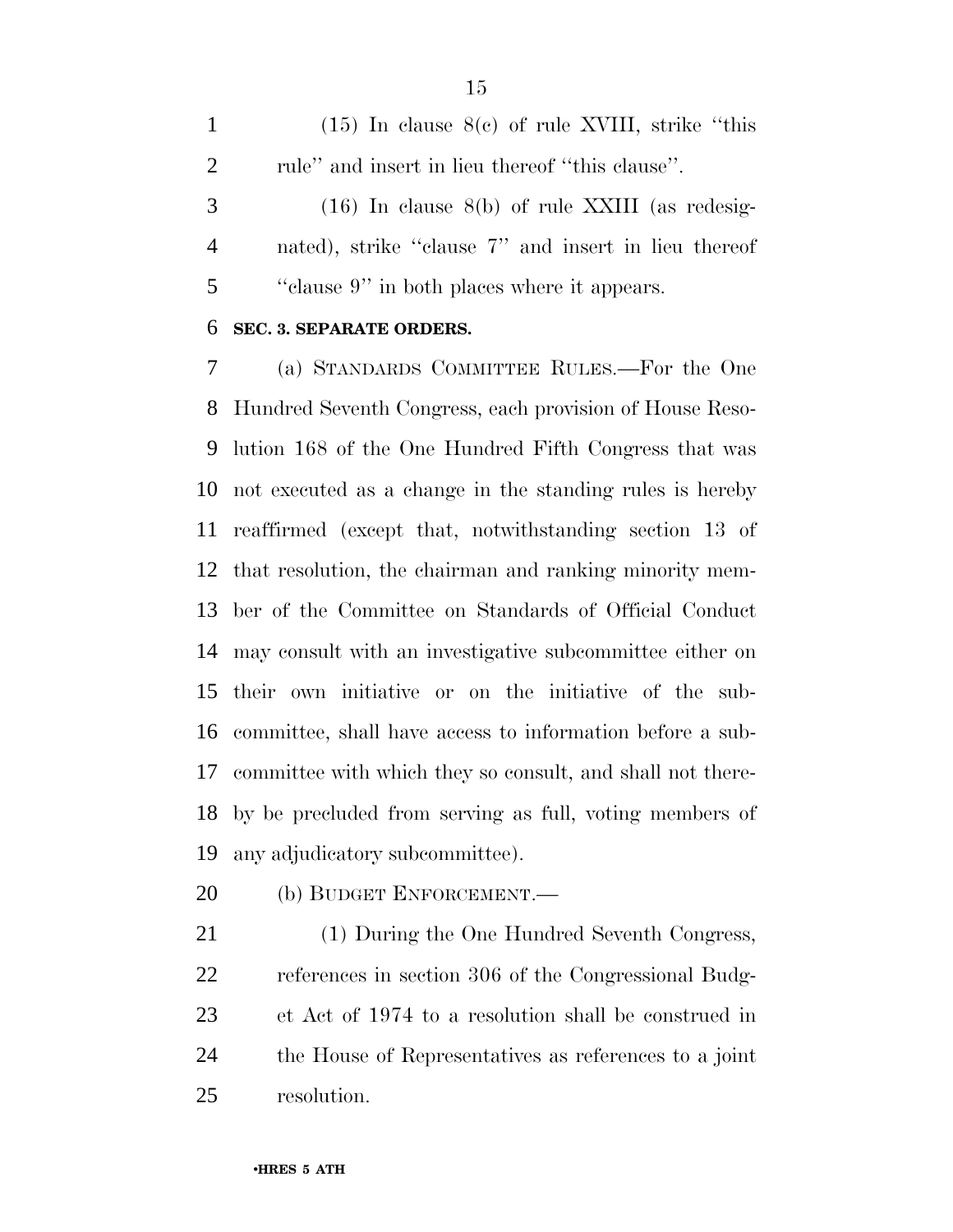| $\mathbf{1}$   | (2) During the One Hundred Seventh Congress,            |
|----------------|---------------------------------------------------------|
| $\mathbf{2}$   | in the case of a reported bill or joint resolution con- |
| $\mathfrak{Z}$ | sidered pursuant to a special order of business, a      |
| $\overline{4}$ | point of order under section 303 of the Congres-        |
| 5              | sional Budget Act of 1974 shall be determined on        |
| 6              | the basis of the text made in order as an original bill |
| 7              | or joint resolution for the purpose of amendment or     |
| 8              | to the text on which the previous question is ordered   |
| 9              | directly to passage, as the case may be.                |
| 10             | (3) During the One Hundred Seventh Congress,            |
| 11             | a provision in a bill or joint resolution, or in an     |
| 12             | amendment thereto or a conference report thereon,       |
| 13             | that establishes prospectively for a Federal office or  |
| 14             | position a specified or minimum level of compensa-      |
| 15             | tion to be funded by annual discretionary appropria-    |
| 16             | tions shall not be considered as providing new enti-    |
| 17             | tlement authority within the meaning of the Con-        |
| 18             | gressional Budget Act of 1974.                          |
| 19             | (c) CERTAIN SUBCOMMITTEES.—Notwithstanding              |
| 20             | clause $5(d)$ of rule X, during the One Hundred Seventh |
| 21             | Congress—                                               |
| 22             | (1) the Committee on Government Reform may              |
| 23             | have not more than eight subcommittees;                 |
| 24             | (2) the Committee on International Relations            |

may have not more than six subcommittees; and